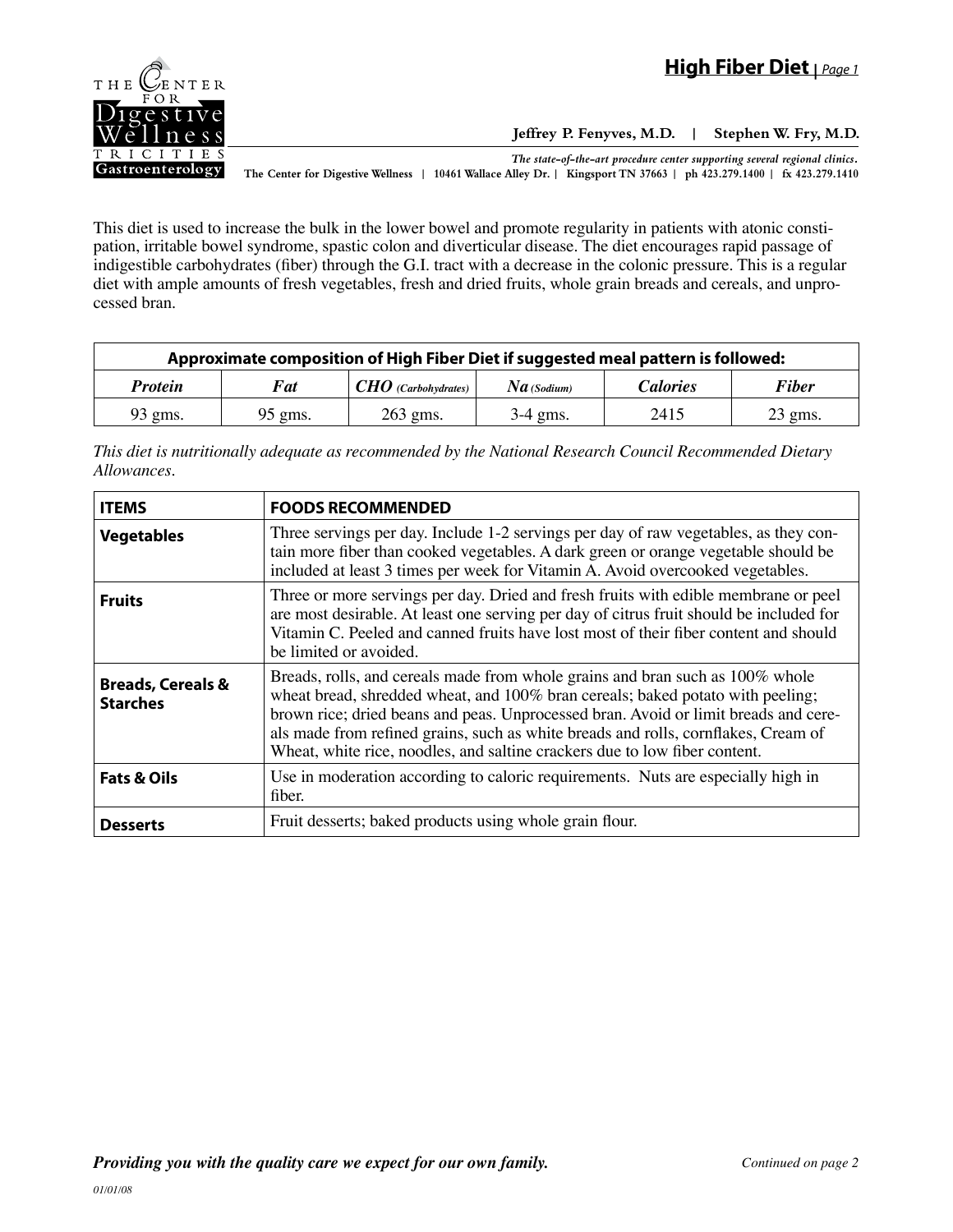## **GENERAL INSTRUCTIONS**

- 1. Include bran in your diet through bran-containing cereal and bread products.
- 2. Unprocessed bran may be taken with fruit juices or milk, sprinkled on cereals and salads, and put in casseroles. Be imaginative in ways to use bran: add it to homemade breads, muffins, biscuits, and even cornbread!
- 3. Some flatulence may occur. Do not stop taking bran if this happens.
- 4. It is important to consume 6-8 cups of water daily.

| <b>SUGGESTED MEAL PATTERN</b> |                                                                           |                                                                                                                        |                                                                                                                                                                                     |  |
|-------------------------------|---------------------------------------------------------------------------|------------------------------------------------------------------------------------------------------------------------|-------------------------------------------------------------------------------------------------------------------------------------------------------------------------------------|--|
| <b>Breakfast</b>              | Fruit<br>Cereal<br>Egg<br><b>Bread</b><br>Fat<br>Beverage                 | $\frac{1}{2}$ cup<br>$\frac{1}{2}$ cup<br>1 slice<br>2 teaspoons<br>1 cup                                              | <b>Orange Sections</b><br><b>Bran Flakes</b><br>Scrambled Egg<br><b>Whole Wheat Toast</b><br>Margarine<br>Milk, Coffee with sugar                                                   |  |
| Lunch                         | Meat<br>Vegetables<br>Salad<br><b>Bread</b><br>Fat<br>Dessert<br>Beverage | 3 ounces<br>1 cup<br>$\frac{1}{2}$ cup<br>$\frac{1}{2}$ cup<br>2 teaspoons<br>12<br>$1 \text{ cup}$                    | Hamburger<br>Vegetable Soup<br><b>Broccoli</b><br>Lettuce, Tomato, Onion<br><b>Whole Wheat Bun</b><br>Mayonnaise<br><b>Fresh Grapes</b><br>Milk                                     |  |
| <b>Supper</b>                 | Meat<br>Vegetables<br>Salad<br><b>Bread</b><br>Fat<br>Dessert<br>Beverage | 3 ounces<br>$\frac{1}{2}$ cup<br>$\frac{1}{2}$ cup<br>$\frac{1}{2}$ cup<br>1 medium<br>2 teaspoons<br>1 small<br>1 cup | Fried Chicken<br>Whole kernel corn<br><b>Green Peas</b><br>Coleslaw with 1 Tablespoon bran added<br><b>Bran Muffin</b><br>Margarine<br><b>Unpeeled Baked Apple</b><br>Coffee or Tea |  |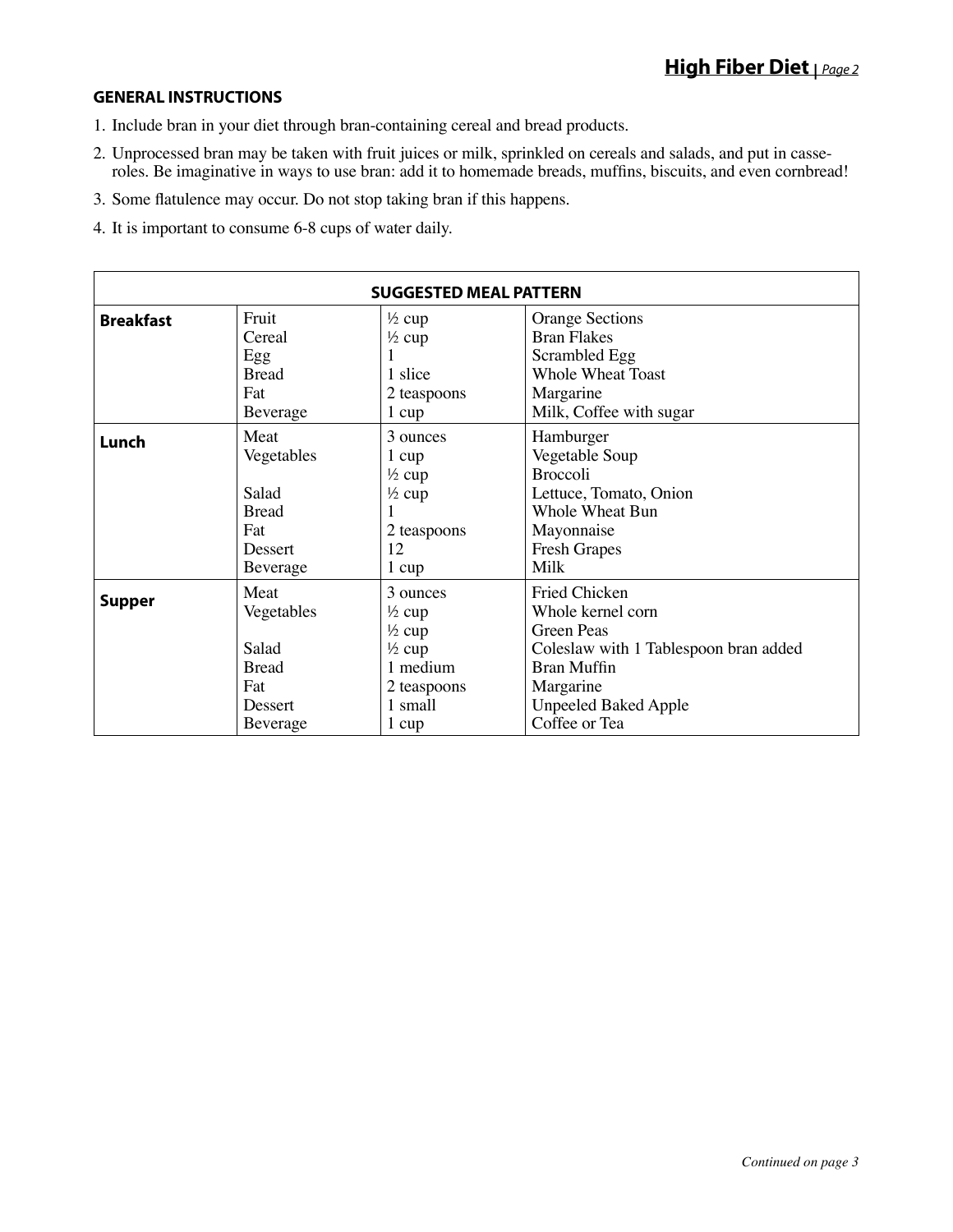## **High Fiber Diet |** *Page 3*

| <b>FIBER CONTENT OF FOODS</b><br>Showing Dietary Fiber in Grams per Serving |                                        |      |  |
|-----------------------------------------------------------------------------|----------------------------------------|------|--|
| Food                                                                        | <b>Serving for 1 Exchange</b>          | Gms. |  |
| <b>Fruits</b>                                                               |                                        |      |  |
| Apple, fresh                                                                | $\frac{1}{2}$ large or 1 small 2" dia. | 2.0  |  |
| Apple, cooked                                                               | as above                               | 2.0  |  |
| Apricots, fresh                                                             | 2 medium                               | 1.4  |  |
| Banana, fresh                                                               | $\frac{1}{2}$ small                    | 1.5  |  |
| Blackberries, fresh                                                         | $\frac{1}{2}$ cup                      | 4.5  |  |
| Cherries, fresh                                                             | 10 medium                              | 1.1  |  |
| Figs, dried                                                                 | 1 medium                               | 3.7  |  |
| Grapefruit, fresh                                                           | $\frac{1}{2}$                          | 0.8  |  |
| Grapes, black fresh                                                         | 15                                     | 0.5  |  |
| Grapes, white fresh                                                         | 12                                     | 0.5  |  |
| Melon, cantaloupe                                                           | $\frac{1}{2}$ small                    | 1.6  |  |
| Melon, honeydew                                                             | $1/8$ small                            | 1.5  |  |
| Melon, watermelon                                                           | 1 cup                                  | 1.4  |  |
| Nectarines, raw                                                             | 1 small                                | 1.5  |  |
| Orange, fresh                                                               | 1 small                                | 1.6  |  |
| Peach, fresh                                                                | 1 medium                               | 2.3  |  |
| Pear, fresh                                                                 | 1 small                                | 2.0  |  |
| Pineapple, fresh                                                            | $\frac{1}{2}$ cup                      | 0.8  |  |
| Plum, fresh                                                                 | 3 small                                | 1.8  |  |
| Prunes, fresh                                                               | 2 medium                               | 2.8  |  |
| Raisins, fresh                                                              | 2 Tablespoons                          | 1.0  |  |
| Raspberries, fresh                                                          | $\frac{1}{2}$ cup                      | 4.6  |  |
| Strawberries, fresh                                                         | 1 cup                                  | 3.1  |  |
| Tangerine, fresh                                                            | 1 medium                               | 2.0  |  |

## **FIBER CONTENT OF FOODS**

| Showing Dietary Fiber in Grams per Serving |                               |      |  |  |
|--------------------------------------------|-------------------------------|------|--|--|
| Food                                       | <b>Serving for 1 Exchange</b> | Gms. |  |  |
| <b>Breads</b>                              |                               |      |  |  |
| Pumpernickel                               | $\frac{3}{4}$ slice           | 1.4  |  |  |
| Cornbread                                  | $\frac{1}{2}$ slice           | 1.1  |  |  |
| French                                     | 1 slice                       | 0.7  |  |  |
| Rye                                        | 1 slice                       | 0.8  |  |  |
| White                                      | 1 slice                       | 0.7  |  |  |
| <b>Whole Meal</b>                          | 1 slice                       | 2.1  |  |  |
| Whole Wheat                                | 1 slice                       | 1.3  |  |  |
| Roll dinner, white                         | 1                             | 0.6  |  |  |
| Roll dinner, whole wheat                   | 1                             | 1.2  |  |  |
| <b>Cereals</b>                             |                               |      |  |  |
| All Bran 100%                              | $1/3$ cup                     | 8.4  |  |  |
| <b>Bran Chex</b>                           | $\frac{1}{2}$ cup             | 4.1  |  |  |
| Corn Chex                                  | $\frac{3}{4}$ cup             | 2.6  |  |  |
| Corn Bran                                  | $\frac{1}{2}$ cup             | 4.4  |  |  |
| Corn Flakes                                | $\frac{3}{4}$ cup             | 2.6  |  |  |
| Grape Nut Flakes                           | $2/3$ cup                     | 2.5  |  |  |
| <b>Grape Nuts</b>                          | 3 Tablespoons                 | 2.7  |  |  |
| Oat Bran, Dry                              | ¼ cup                         | 5.3  |  |  |
| <b>Oat Flakes</b>                          | $\frac{1}{2}$ cup             | 2.5  |  |  |
| Oatmeal, Inst. Dry                         | 34 package                    | 2.5  |  |  |
| Oats, Whole Dry                            | 1/4 cup                       | 2.9  |  |  |
| <b>Post Toasties</b>                       | 1 cup                         | 2.6  |  |  |
| Puffed Wheat                               | 1 cup                         | 3.4  |  |  |
| <b>Ralston Dry</b>                         | 3 Tablespoons                 | 2.1  |  |  |
| Shredded Wheat                             | 1 Biscuit or 1/2 cup          | 2.8  |  |  |
| Total                                      | 3/4 cup                       | 2.5  |  |  |
| Wheaties                                   | 3/4 cup                       | 2.6  |  |  |